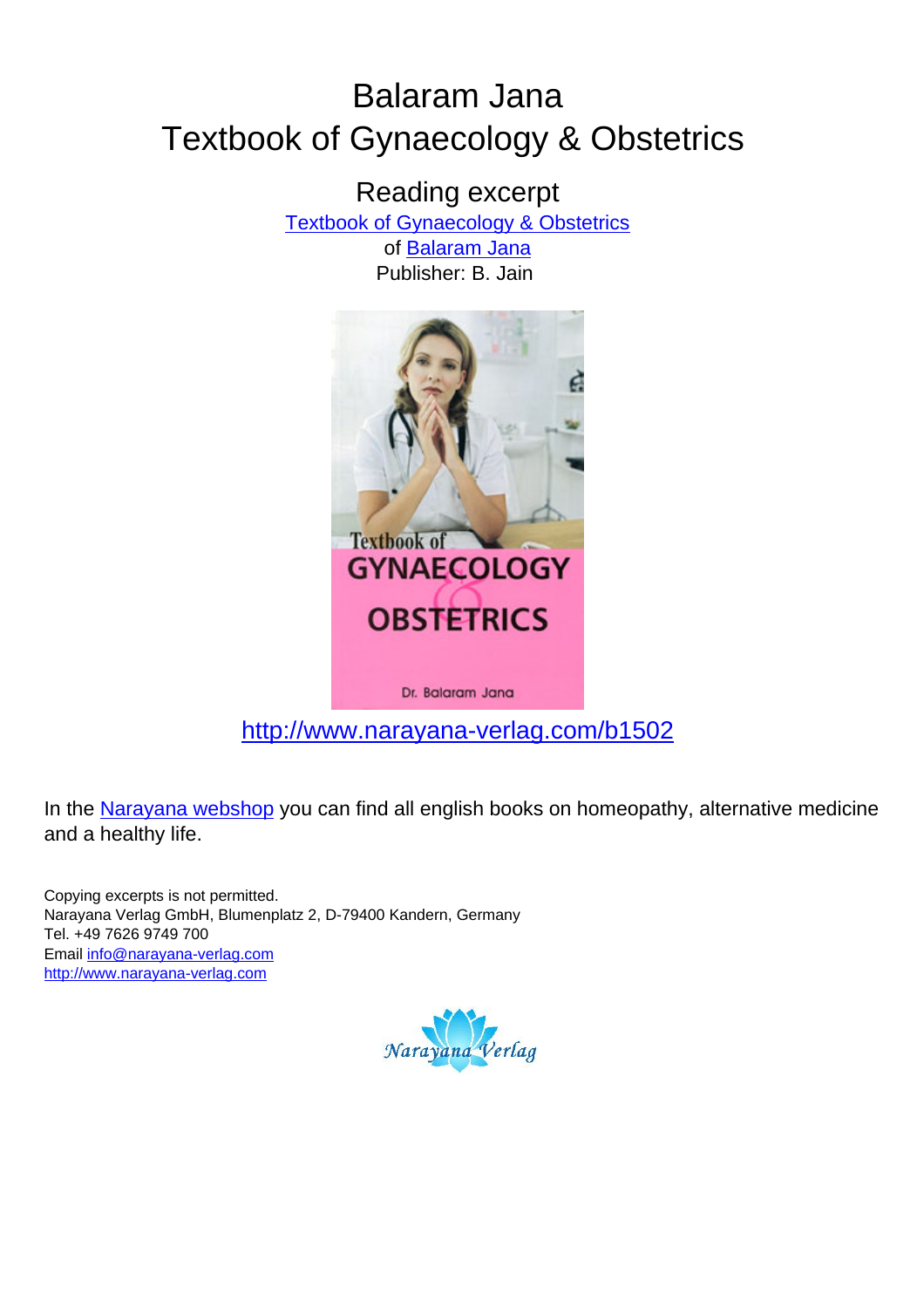# **CONTENTS**

# **PART-I**

# **GYNAECOLOGY**

# **CHAPTER-I FEMALE**

# **FEMALE GENITAL ORGANS**

- 1. Labia Majora—3
- 2. Labia Minora—3
- 3. Clitoris—4
- 4. Bartholin's Glands (Greater Vestibular Glands)—4
- 5. Hymen—4
- *[Page 1—10]*
- 6. Vagina—5 7. Uterus—6
- 8. Explain—Uterine Append ages—8
- 10. The Fallopian Tubes—9
- 11. Ovaries—10
- 12. Pouch of Douglas—10

#### CHAPTER—2

#### **PUBERTY**

- 1. Puberty—Difination—11
- 2. External signs of puberty—11
- puberty—12
- 4. Menarche—13
- *[Page 11—-16]*
- 5. Adolescence—14
- 6. Case Taking of Gynaeco logical Cases from the homoeopathic point of view—14
- **CHAPTER—3**

#### **MENSTRUATION**

*[Page 17- -24]*

- i. Different phases of Menstruation—17
- 2. 3. Menstruation  $cycle^1$ —17 Hormonal control of
- 4. Menstruation—21 Menstrual Molimina—22
- 5. Signs and Symptoms of Normal Menstruation—  $\mathfrak{D}$
- 6. Ovular and Anovular M ens tru a ti on—23
- 
- 
- 
- 
- 3. Precocious and delayed
-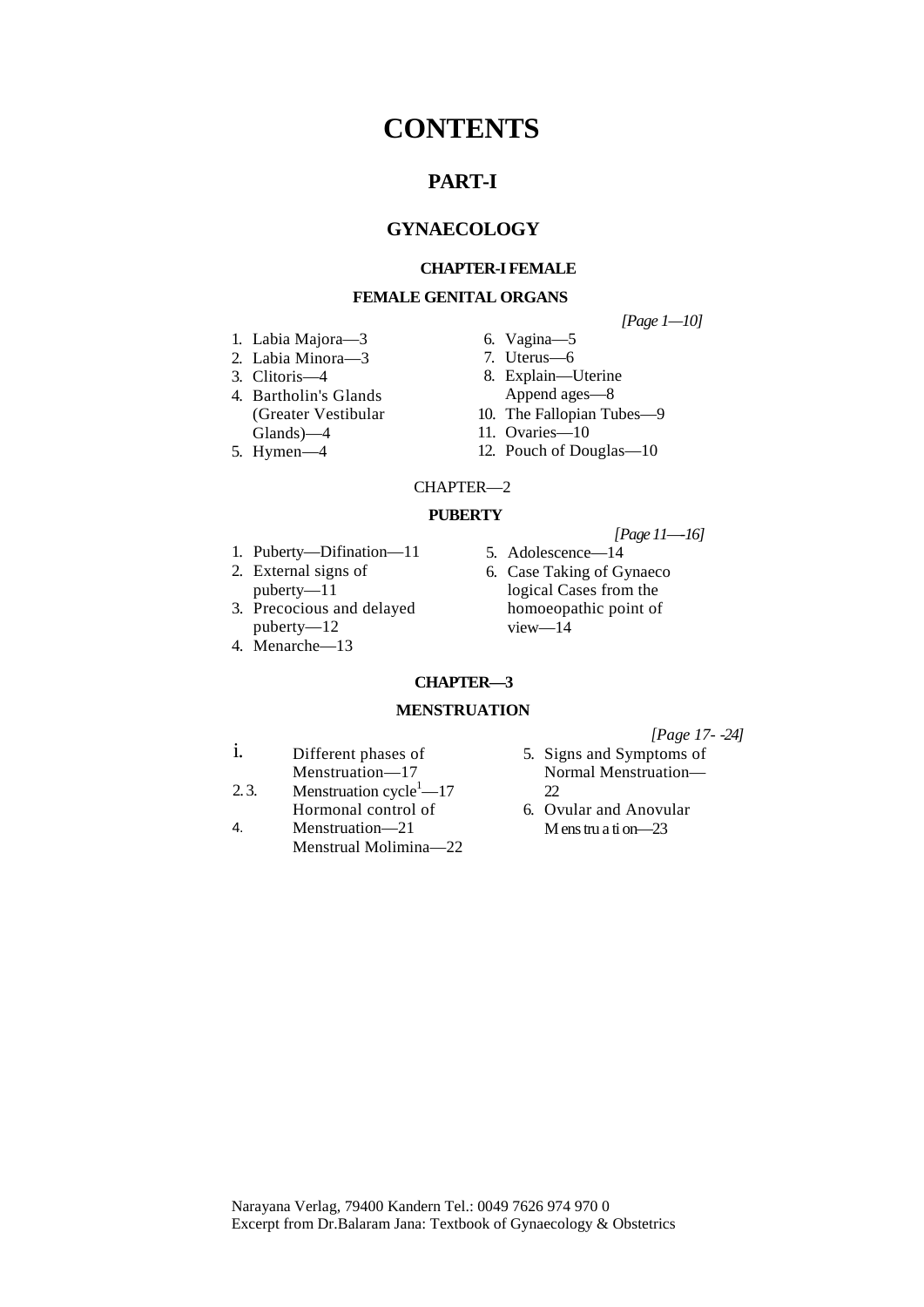Vaginal Bleeding—162 the age of 55—164

4. Backache—166

#### CHAPTER—11

#### **STERILITY**

1. Sterility/Infertility—169 2. Dyspareunia—178

*[Page 169—-1 SI]* 

CHAPTER—12

#### **GYNAECOLOGICAL OPERATIONS**

1. Dilatation and Curettage 3. H.S.G (Hystcrosalpingo-(D&C)—182 ' graphy)—186

*[Page 182—191]*

2. Dilatation and Insufflation 4. Hysterectomy-188 (D & D-184

# **PART—II**

#### **FAMILY PLANNING**

- 
- 
- 

*[Page 192—205]* 1. Contraceptives—196 4. Sterilization—202 2. 1UCD—198 *5.* Leparoscopic—203 3. MTP—202 6. Contraception—205

# **PART-III OBSTETRICS**

#### CHAPTER—1

#### **DIAGNOSIS OF PREGNANCY**

*[Page 206—218]*

- 
- 2. Sings and Symptoms of Pregnancy—212 (Presumptive, probable, Second Trimester of surest) Pregnancy—214

,

- 3. Signs and Symptoms of 8. Quickening—215
- 
- 5. Various Laboratory Tests—212 Pregnancy—215

1. Pregnancy—208 6. Laboratory Diagnosis of

- 
- Pregnancy—208 7. Signs and Symptoms of
	-
- First Trimester—210 9. Signs and Symptoms of<br>4. Hegar's Sign—211 the third Trimester of the third Trimester of

*(w)*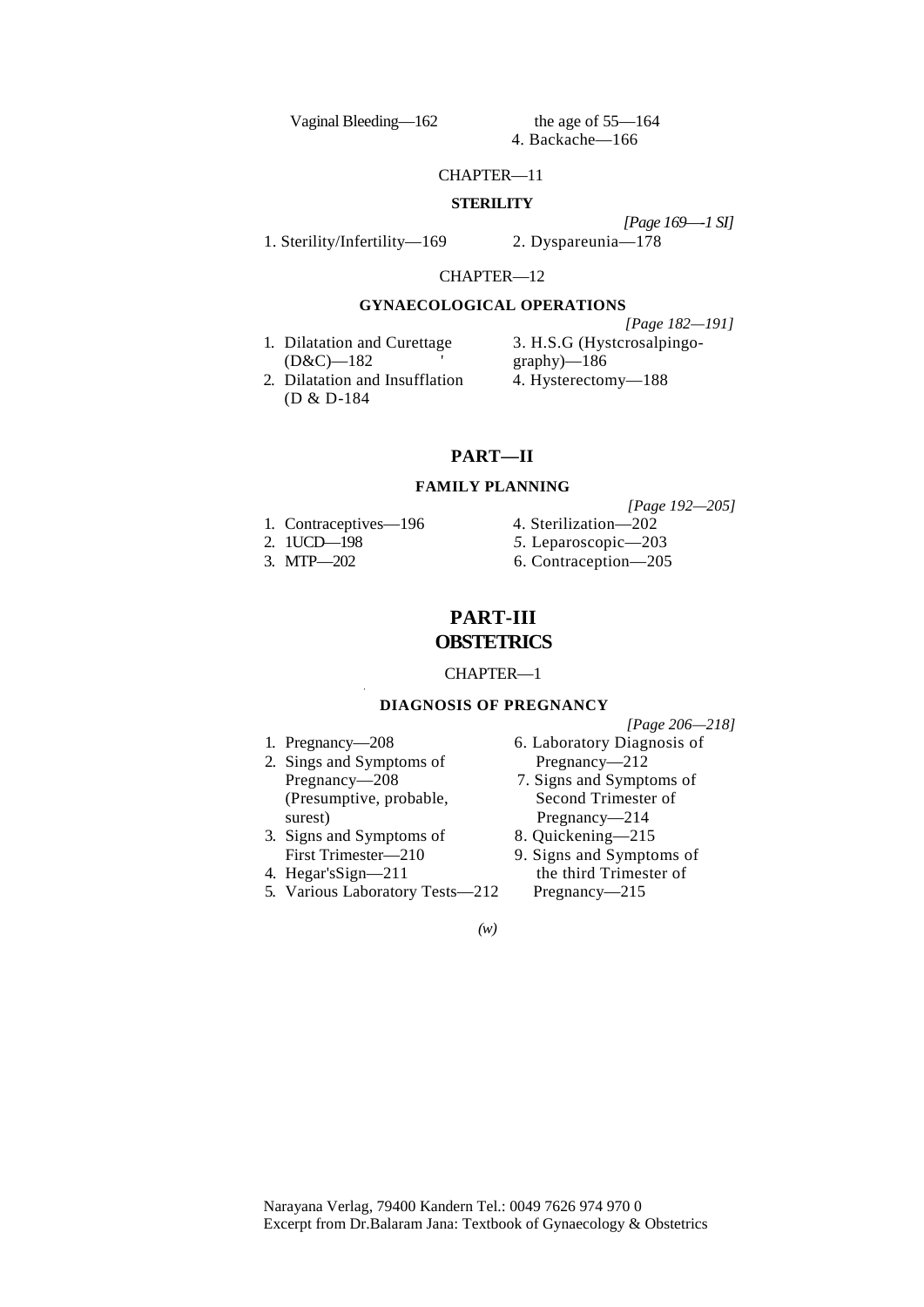- 10. Main complaints to be honoured during pregnancy—216
- 11. Causes of acute adominal pain during pregnancy  $-216$
- 12. Main principles of man agement of the various ailments during pregnancy—217
- 13. Immunisation during pregnancy—218

## CHAPTER—2

# ANTENATAL CARE

Definition—219 Ant. Procedure—220

*[Page 219—225]*  High Risk Mothers—224 Under Five Clinic—225

#### CHAPTER—3

#### COMPLICATIONS OF PREGNANCY

- 1. Abortion—226
- 2. Threatened Abortion—229
- 3. Inevitable Abortion—231
- 4. Differences between Threatend and inevitable Abortion—232
- 5. Incomplete Abortion—234
- 6. Missed Abortion—235
- 7. Septic Abortion—237
- 8. Habitual Abortion—239
- 9. Ectopic Pregnancy Ectopic Gestation—243
- 10. Hydatidiform Mole (Vesicular Mole)—252
- 11. Chorio Adenoma Destruens—257
- 12. Chorio-carcinoma—258
- 13. Hydramnios—260
- *[Page 226—292]*
- 14. Oligohydramnios—264
- 15. Hypermesis Gravidarum—264
- 16. Toxaemia of pregnancy —268
- 17. Pre-eclamptic Toxaemia—269
- 18. Differences between pre-eclamptic toxaemia and chronic hyperten sion—274
- 19. Eclampsia—274
- 20. Antepartum Haemorrhage  $-278$
- 21. Accidental Haemorrhage  $-280$
- 22. Placenta Previa—284
- 23. Intrauterine Foetal Death (IUFD)—290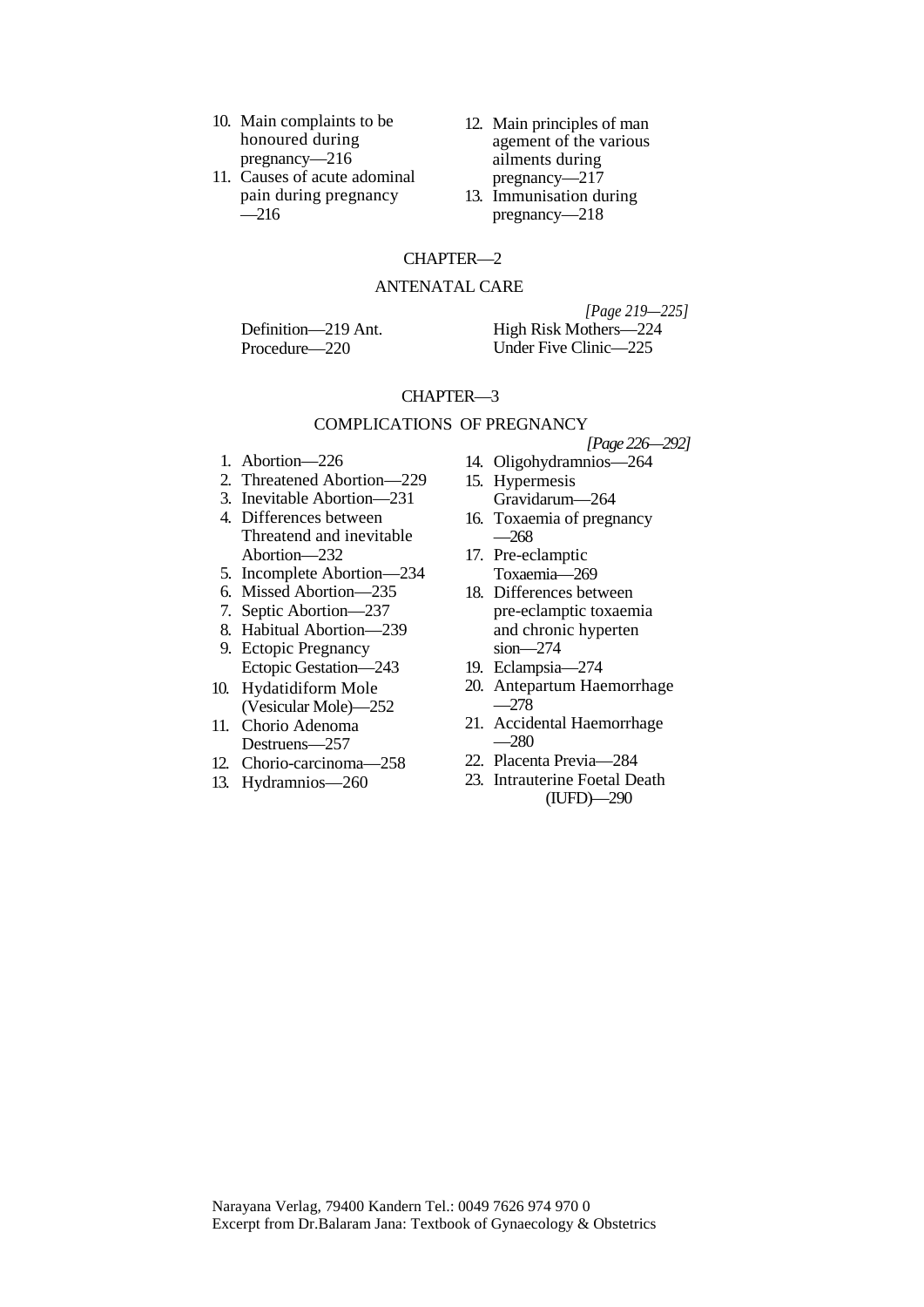#### **CHAPTER-4**

#### **MEDICAL DISEASES COMPLICATING PREGNANCY**

*[Page 293-298]*

- 1. Anaemia—293
- 2. Blood Pressure—297
- 3. Urine Checkup—297
- 

#### CHAPTER—5

# **CLINICAL COURSES AND CONDUCT OF LABOUR**

- 1. Signs and symptoms of 1st Stage of Labour—300
- 2. Signs & symptoms 2nd stage of Labour—300
- 3. Sings  $&$  symptoms 3rd stage of Labour—301
- 4. False Labour pain—302
- 5. What are the different stages of Labour—303
- *[Page 299—*311]
- Managements of 1st stage of Normal Labour—303
- 7. Managements of 2nd stage of Normal Labour—305
- Managements of 3rd stage of Normal Labour—309
- What are the signs of placental seperation—309
- 10. How placenta can be delivered?—310

#### CHAPTER—6

#### **MECHANISM OF NORMAL LABOUR**

1. Physiology of labour—312 Power—313

*[Page* 312—319]

Passage—313 Passenger— 315

# CHAPTER—7

# **ABNORMAL UTERINE ACTION**

- 1. Delayed Labour or Pro longed Labour—320
- 2. Uterine Inertia—323
- 3. Precipitale Labour—326
- 4. Breech Presentation—327
- - *[Page 320-*
- 5. Face Presentation—330
- 6. Brow Presentation—331
- 7. Cord Prolapse—332
- 8. Multiple Pregnancy—333
- 9. Twin Pregnancy—334

## CHAPTER—8

# **ABNORMALITIES OF 3RD STAGE OF LABOUR**

*[Page* 335—347]

I. Postpartum Haemorrhage [P.P.H.)—338 II. Retention of Placenta—343 III. Inversion of Uterus—345

-337]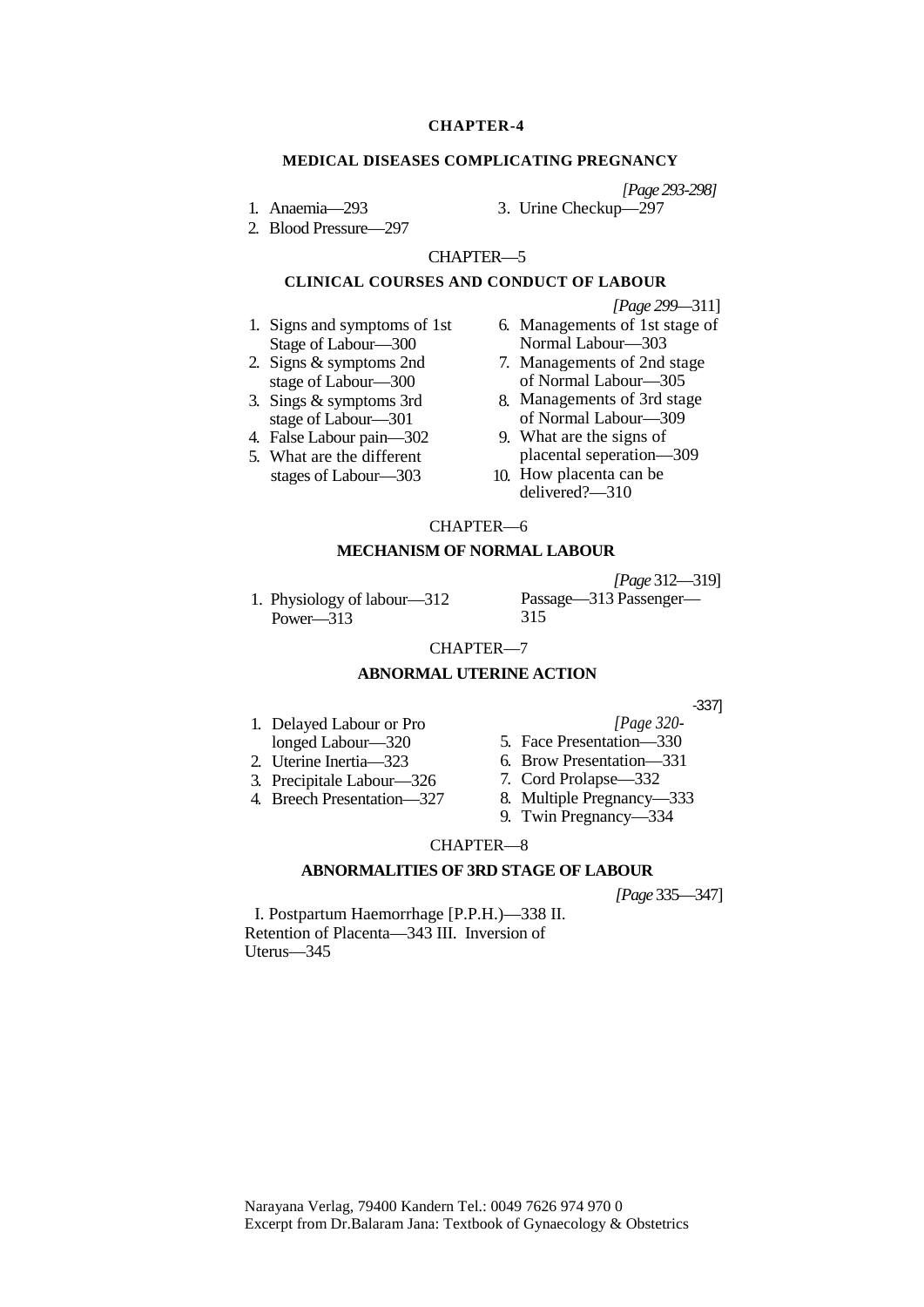# CHAPTER—9

#### **PUERPERIUM**

*[ Page 348—*-353*]*

I. Puerperium—348

I. (A) Involution and sub—Involution—348

II. Puerperal Sepsis—350

#### CHAPTER—10

#### **OPERATIVE OBSTETRICS**

*[Page 354—361]*

1. D & E Operation—354 3. Forceps Delivery—358<br>
2. Episiotomy—356 4. Ceasarean Section—360

4. Ceasarean Section—360

# PART—IV

# **PERINATAL MEDICINE**

- 1. Care of a new born ii) Breastfeeding-366
- 
- a) Nursing Care—362 3. Asphyxia Neonatorum<br>b) Feeding Management —371
- b) Feeding Management<br>
—364
- i) Artificial feeding—365
- *[Page 362—381]*
- baby—362 2. Premature Infant—367
	-
	-
	- —364 4. Neonatal jaundice—378

# PART—V

#### **INSTRUMENTS ON GYNACOLOGY AND OBSTETRICS**

*[Page 383—413]*

# PART—VI

#### **QUESTION—ANSWERS AND INDEX**

*[Page 414—426]*